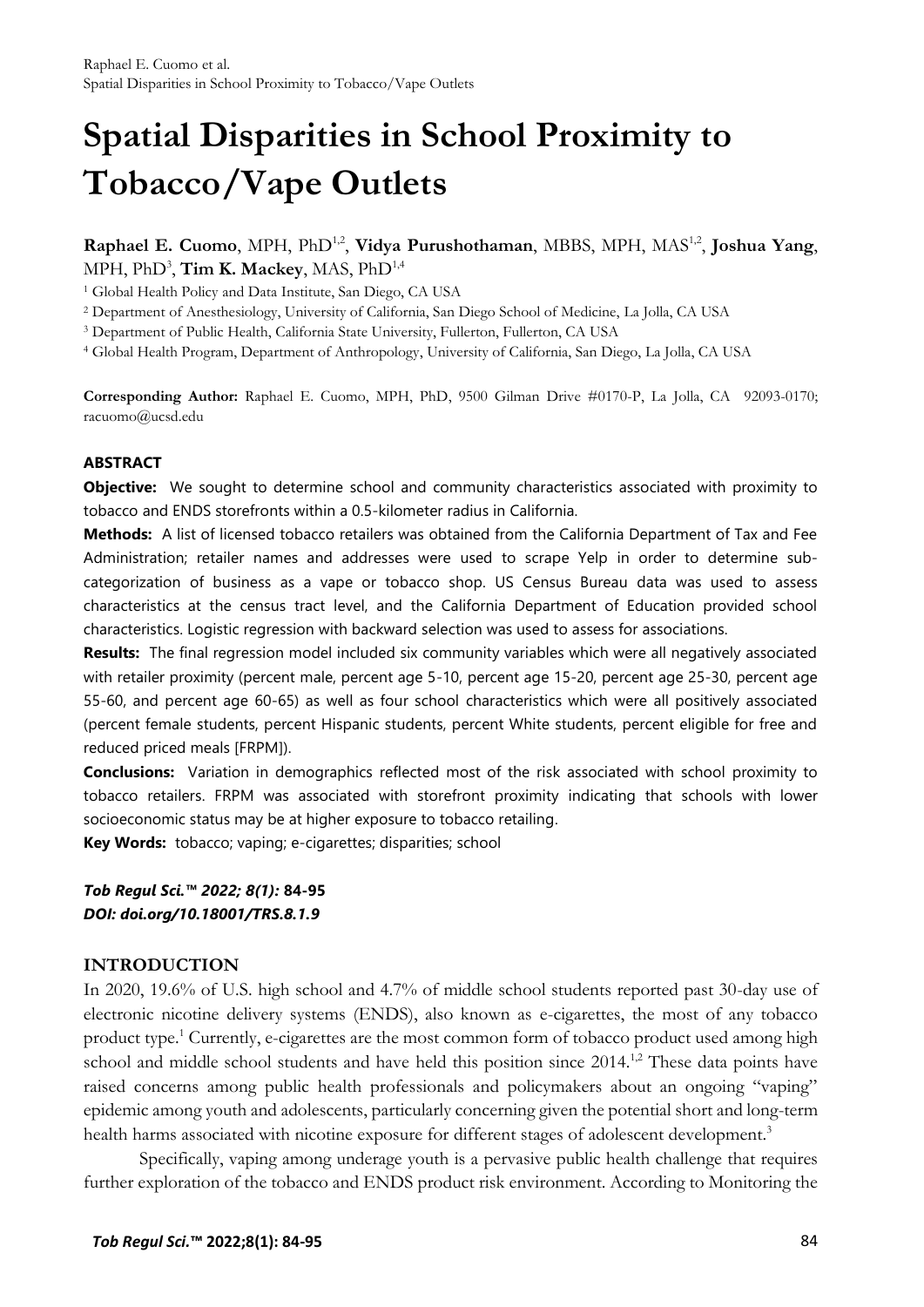Future, the proportion of middle and high school students vaping nicotine doubled between 2017 and 2019[.](#page-10-3) <sup>4</sup> Past 30-day use of vaping in 2019 was 25% among 12th graders, 20% among 10th graders, and 9% among 8th graders[.](#page-10-4) <sup>5</sup> These statistics indicate an increasing proportion of teenagers who vape through middle and high school years, as well a higher overall risk for associated health harms and adverse events derived from vaping, such as e-cigarette or vaping product use associated injury (EVALI), nicotine poisoning, or non-nicotine-related adverse events such as burns and heavy metal poisoning[.](#page-10-4) 5

The changing tobacco and ENDS retail environment may also influence uptake of these addictive and dangerous products due to illegal access (e.g., underage purchasing, fake identification, ability to source from friends and family, etc.), but also due to exposure to tobacco marketing and advertising from different tobacco retail outlets (TROs) categories. The typology of licensed tobacco retailers is extensive, including non-specialized retailers such as gas stations and grocery stores, but also including physical storefronts who specialize in the sale of tobacco and/or vaping products[.](#page-10-5) 6 Increasing use of e-cigarettes among youth and adolescents has also been paralled by an increasing number of specialty vape, shops (i.e., retailers that specialize in promotion and sale of different ENDS), which may pose unique challenges to prevention efforts due to their role in normalizing use, interacting directly with vaping user communities, using new forms of marketing, and differential marketing and presence in neighborhoods[.](#page-10-6) <sup>7</sup> Access to vape products through specialized retailers can also introduce increased risk for vaping-related adverse events, as stores may offer an enhanced array of flavorings, adulterated e-juices, customized mods, and/or e-cigarette component parts that may lead to overconsumption.

Though selling nicotine-containing products to minors violates federal law, evidence suggests that brick and mortar retailers are the dominant means by which underage youth acquire nicotine products. For example, a 2018 survey of 1,000 underage youth (aged 12-17 years) found that 74% obtained their JUUL flavor pods from physical retail locations, with 52% obtaining this product through social means (i.e. friends/family) and 6% through online transaction[.](#page-10-7) <sup>8</sup> This underlines the potential risk of youth proximity to TROs, such as within a certain distance of schools. In fact, previous studies suggest that the location of TROs effects youth tobacco use patterns, especially the density of TROs around homes but also schools. [9-15](#page-10-8)

Existing empirical evidence on the effects of vape shop location on adolescent e-cigarette use is limited but suggests that there may be positive relationship between location and use.<sup>[16-18](#page-10-9)</sup> Predictors of vape shop location, however, vary considerably by area and methodology. One study in New Jersey found that vape shops are located where tobacco retail is high but where few racial minorities reside,<sup>[17](#page-10-10)</sup> whereas others have found that vapes shops are located in areas with larger proportion of minority populations.<sup>[19-21](#page-10-11)</sup> Variability in predictors of vape shop location may reflect the unique demographic and business dynamics of a specific community and suggests the need for location-specific analyses.

Previous literature suggests that physical distance between schools and tobacco outlets is inversely associated with initiation and frequency of cigarette smoking.<sup>[22,](#page-11-0)[23](#page-11-1)</sup> Several of these studies have also tested associations between retailer location and area-level demographic characteristics, including race/ethnicity,<sup>[24](#page-11-2)</sup> age[,](#page-10-5)<sup>6</sup> and education.<sup>[25](#page-11-3)</sup> The concentration of TROs among communities exhibiting specific demographic characteristics may aggravate existing tobacco-related health disparities and usage patterns mediated by access and availability to tobacco and ENDS products.<sup>[26,](#page-11-4)[27](#page-11-5)</sup> Building on this prior research, this study aims to ascertain the proportion of middle and high schools located in California with licensed tobacco or vape retailers within a 0.5 km radius (consistent with previously published approaches), including stratified for general and specialized storefronts. In addition, analyses will seek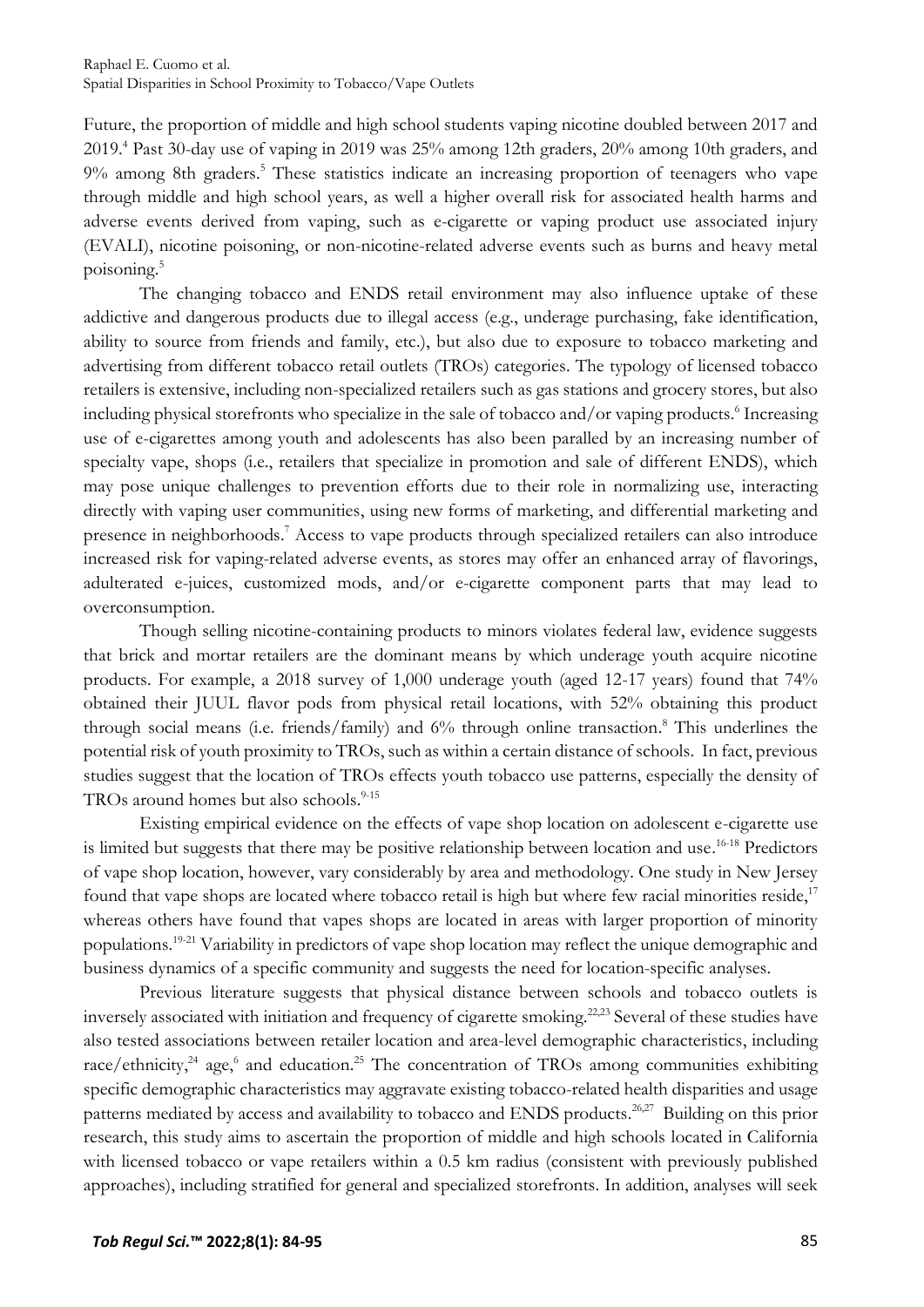to assess the community and institutional characteristics which significantly increase risk for a school's proximity to specialized tobacco or vape retailers.

#### **METHODS**

This study was conducted in two phases. The first phase involved data collection of TROs licensed to do business in California and store type category matching by cross-referencing with publicly available data from the business listing and ratings platform Yelp. The second phase involved data analysis of proximity of licensed TROs to California middle and high schools and testing associations with demographic and academic characteristics for potential relationships with tobacco-related health disparities.

#### *Data Collection*

A list of California licensed tobacco retailers and their addresses was obtained from the California Department of Tax and Fee Administration, current as of May 16, 2019. The list provides information on tobacco wholesalers, distributors, retailers, and individual sellers (sole proprietors), who are licensed to sell tobacco and ENDS products within California. Store names and locations were cross-referenced with yelp.com publicly available business listing information to obtain retailers' Yelp store categories (e.g., Grocery Store, Tobacco Shop, Vape Shop, Sporting Goods, Restaurants, etc.). Specifically, after collecting CDTFA licensure data, we used a custom programming script written in the Python programming language to collect data directly from Yelp using web scraping in order query and match the retailer's name and business addresses to CDTFA licenses. Additionally, Google Maps API was used to obtain latitude and longitude coordinates for every licensed tobacco retailer.

A shapefile of California's 23,194 census tracts was then obtained from the US Census Bureau. This shapefile included a geodatabase with spatial variables with the count of total population and counts of the following population types: White, African American, American Indian/Alaska Native, Asian, Hawaiian/Pacific Islander, Hispanic, multiracial, male, female, under age 5 years, age 5-9 years, age 10-14 years, age 15-19 years, age 20-24 years, age 25-34 years, age 35-44 years, age 45-54 years, age 55-64 years, age 65-74 years, age 75-84 years, age 85 years and over. These data were used for purposes of exploring potential associations with TRO location and community demographic factors at the census track level.

Polygons for all middle and high schools in California were then obtained from the Stanford Prevention Research Center (SPRC) to plot onto the CA shapefile. Variables specific to public middle and high school characteristics were obtained from the California Department of Education and therefore covered additional domains when compared to the geodatabase obtained from the US Census Bureau, which focused on demographic characteristics. School institution variables were total enrollment, Hispanic enrollment, White enrollment, Black enrollment, Asian/Pacific Islander enrollment, American Indian/Alaska Native enrollment, male enrollment, female enrollment, percent eligible for free and reduced price meals (FRPM), percent foster care, percent homeless, average English and Language Arts test score (distance of average score from minimum "level 3" score defined by the California Department of Education), average Mathematics test score (distance from level 3), percent chronic absenteeism, five-year graduation rate, percent Advanced Placement test score for each level (one through five), percent SAT college career readiness benchmark met. These variables were chosen on the basis of their potential association with tobacco-related health disparities and social determinants of health related to the school environment.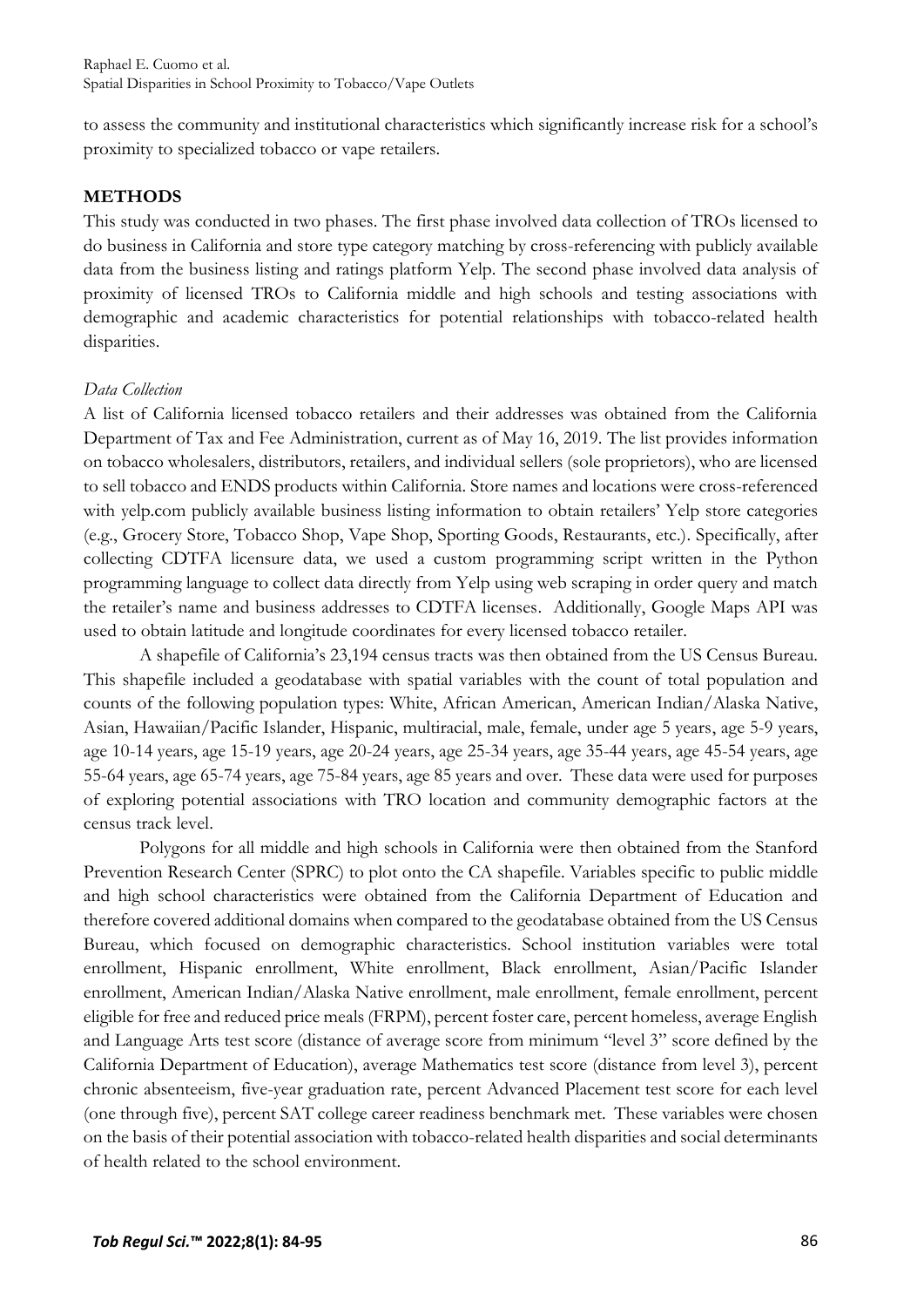#### *Data Analysis*

Data on total population of census tracts was used to calculate percentages for race, gender, and age demographic variables from the US Census Bureau. Similarly, total school enrollment was used to calculate percentages for institutional variables from the California Department of Education.

ArcGIS Desktop 10.7 was used to apply a buffer area to the polygons for all middle and high schools in California. Studies have previously used distances of 0.5, 0.75, or 1.0 miles as thresholds for proximity,<sup>[22,](#page-11-0)[24](#page-11-2)</sup> which is approximately consistent with the 1.0 kilometer (0.62 miles) threshold for walkable distance of 0.5 miles found in federal guidelines (from the Economic Research Service of the US Department of Agriculture).<sup>[28](#page-11-6)</sup> This study applied a 0.5 km buffer area due to the availability of resolute geospatial data at the census tract level. Additionally, this spatial threshold represents a heightened degree of risk posed by entities whose influence on tobacco behaviors are mediated by proximity. Procedurally, an intersect between the buffer shapes (schools plus 0.5 kilometer buffer area) and other geospatial data (i.e. retailer and demographic data) generated a datafile with cases as middle or high schools and variables corresponding to retailer counts and averages for community and institutional data. Visualizations were produced to illustrate the spatial distributions for middle and high school buffer areas with point coordinates for retailers and a choropleth gradient for community demographics.

Retailers denoted as "Tobacco Shop" or "Vape Shop" on Yelp were designated as specialized stores and mapped separately from non-specialized licensed retailers (e.g., convenience stores). R version 4.0.3 was used to compute Spearman rank coefficients between the binary characteristic of having a specialized retailer within 0.5 km of school premises and each community and institutional covariate. In addition, backwards selection was used to build logistic regression models of the proximity to specialized retailers. With the dependent variable as the binary characteristic of having a specialized retailer within 0.5 km of school premises, three separate models were built: (1) a logistic regression model using only institutional covariates, (2) a model with only community covariates, and (3) final model with all covariates. Nagelkerke's  $R^2$  and Akaike's information criterion (AIC) are reported as fit statistics for multivariable regression models.

## **RESULTS**

Out of 2,999 California middle and high schools included in this study, 422 (14%) had TRO storefronts located within 0.5 kilometers of their address, with 979 (33%) schools having a specialized tobacco/vape shop within 1.0-kilometer proximity. Analogously, out of 1800 TROs assessed in this study, 484 (27%) were within 0.5 kilometers of middle/high schools, with 1055 (59%) of storefronts being within 1.0-kilometer proximity to middle/high schools.

Hypothesis-generating analyses were conducted to determine the potential relationships between a school being in close proximity to TROs (within 0.5 km) and predictors that described the school and its surrounding community demographics. Predictors were adjusted for underlying population whenever possible. For example, the counts of individuals in given age groups were converted to percentages of the overall census tract.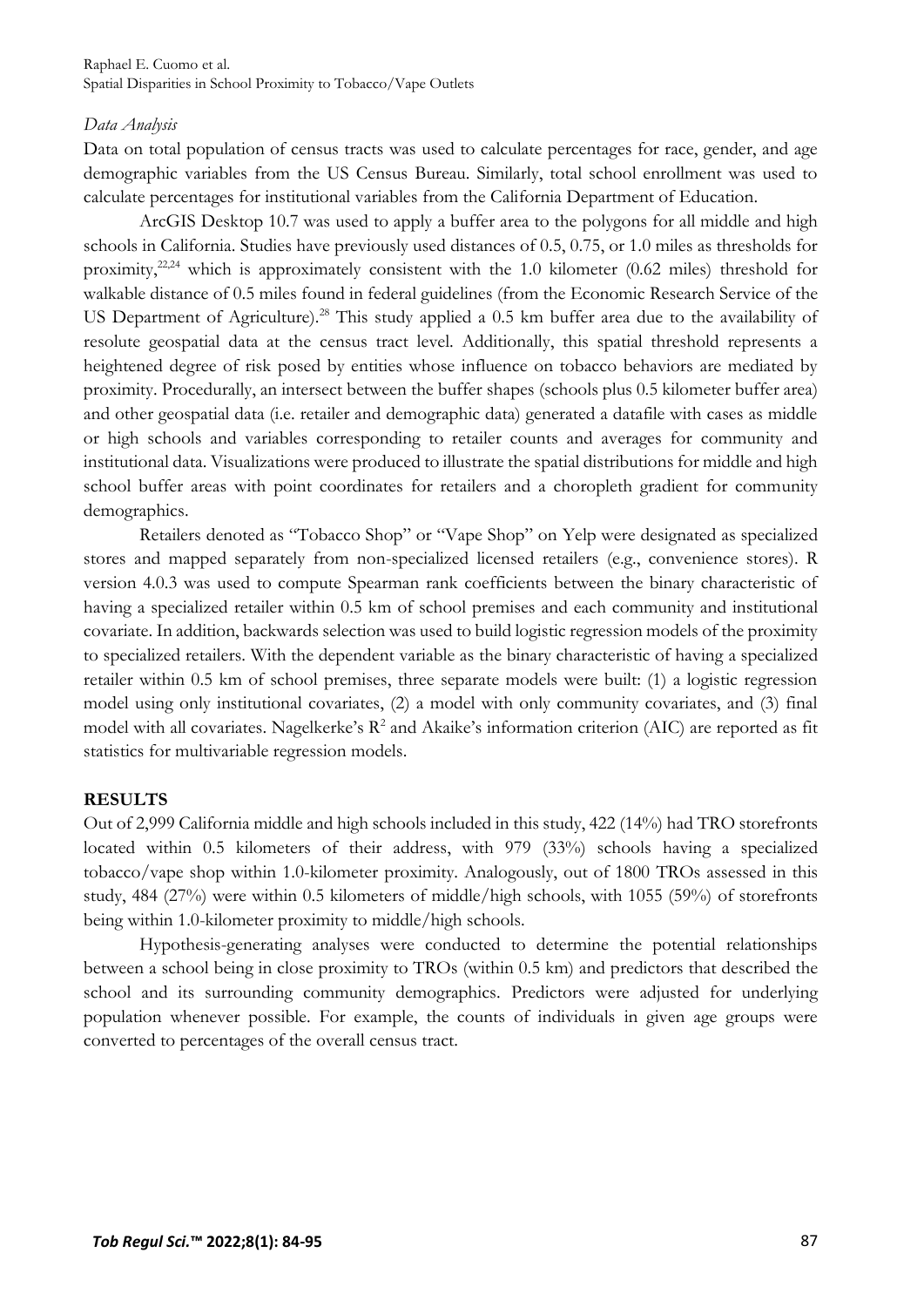**Table 1.** Bivariate associations between 0.5-kilometer school-retailer proximity and sets of covariates from (**A**) averages of census tracts within 0.5-kilometer buffer area and (**B**) characteristics of school student bodies. Red text denotes statistical significance.

| Covariate                       | Pearson's Rho | $\boldsymbol{p}$ |
|---------------------------------|---------------|------------------|
| % Hispanic                      | 0.045         | 0.014            |
| % White                         | $-0.042$      | 0.021            |
| % Black                         | 0.098         | < 0.001          |
| % Asian                         | 0.078         | < 0.001          |
| % American Indian-Alaska Native | $-0.045$      | 0.014            |
| % Hawaiian-Pacific Islander     | 0.046         | 0.011            |
| % Multi-Racial                  | 0.065         | < 0.001          |
| % Other Race                    | 0.043         | 0.019            |
| $\%$ Male                       | $-0.040$      | 0.027            |
| % Female                        | 0.040         | 0.027            |
| % Age 5-9 Years                 | $-0.121$      | < 0.001          |
| % Age 10-14 Years               | $-0.141$      | < 0.001          |
| % Age 15-19 Years               | $-0.052$      | 0.004            |
| % Age 20-24 Years               | 0.149         | < 0.001          |
| % Age 25-34 Years               | 0.173         | < 0.001          |
| % Age 35-44 Years               | 0.094         | < 0.001          |
| % Age 45-54 Years               | $-0.062$      | < 0.001          |
| % Age 55-64 Years               | $-0.074$      | < 0.001          |
| % Age 65-74 Years               | $-0.075$      | < 0.001          |
| % Age 75-84 Years               | $-0.014$      | 0.452            |
| % Age 85+ Years                 | 0.041         | 0.026            |

# **A. Community-Level Variables**

## **B. School Variables**

| Covariate                        | Pearson's Rho | $\boldsymbol{p}$ |
|----------------------------------|---------------|------------------|
| % Hispanic                       | 0.087         | < 0.001          |
| $%$ Black                        | 0.058         | 0.002            |
| $\%$ White                       | $-0.051$      | 0.007            |
| % Asian-Pacific Islander         | 0.029         | 0.123            |
| % American Indian-Alaska Native  | $-0.023$      | 0.218            |
| $\%$ Male                        | $-0.047$      | 0.014            |
| $\%$ Female                      | 0.046         | 0.015            |
| % Eligible for FRPM              | 0.052         | 0.007            |
| $\%$ Foster care                 | 0.027         | 0.165            |
| % Homeless                       | 0.050         | 0.009            |
| English Language Arts Test Score | $-0.029$      | 0.141            |
| Math Test Score                  | $-0.059$      | 0.003            |
| Chronic Absenteeism              | 0.020         | 0.452            |
| <b>Graduation Rate</b>           | $-0.023$      | 0.374            |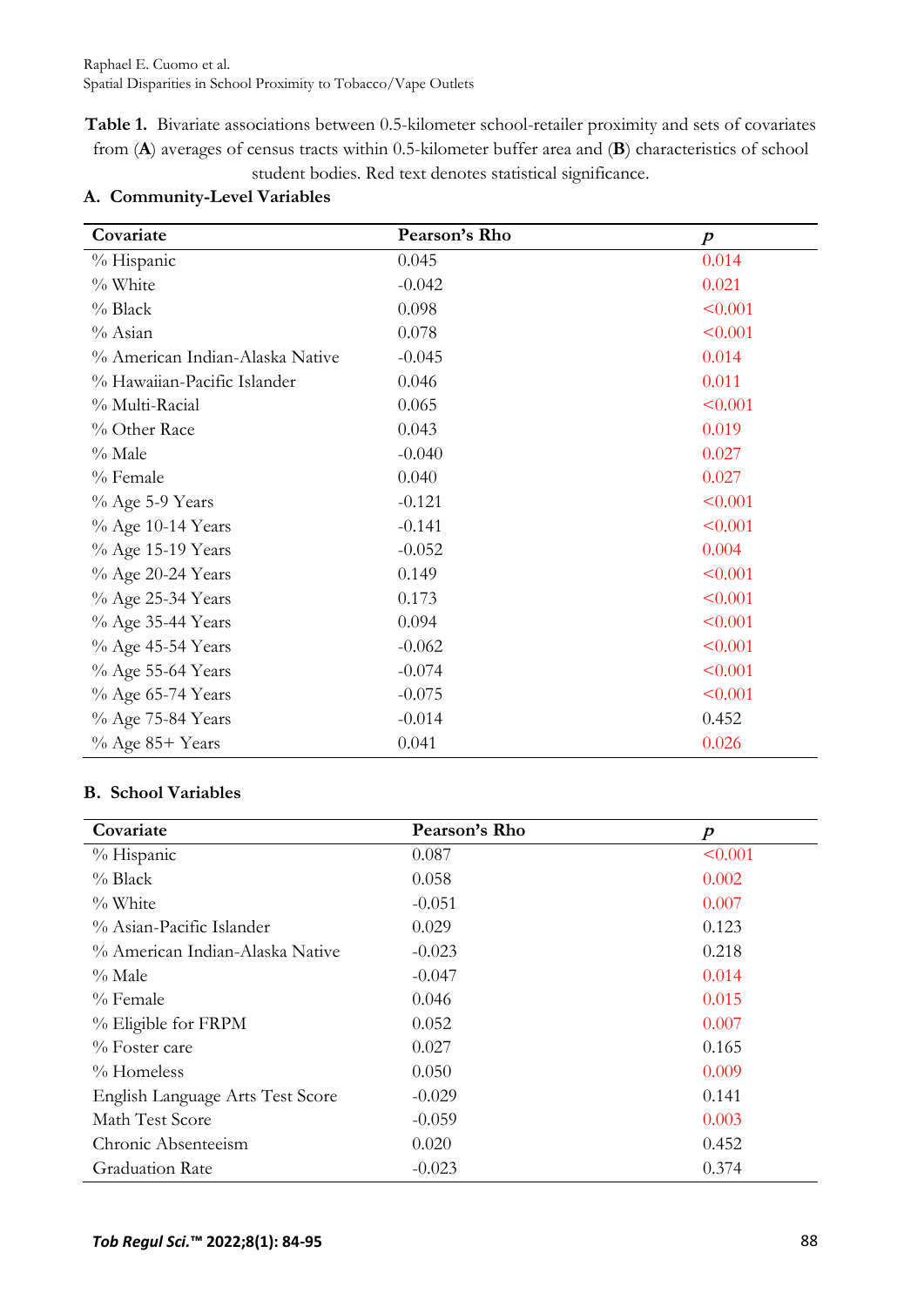Raphael E. Cuomo et al. Spatial Disparities in School Proximity to Tobacco/Vape Outlets

In bivariate analyses, all census tract variables except percent age 75-85 were significantly associated with a high school having a tobacco/vape storefront within 0.5 kilometers, potentially reflecting the multivariable component of spatial risk across age. Ten of these bivariate associations exhibited positive correlations (percent Hispanic, percent Black, percent Asian, percent Hawaiian-Pacific Islander, percent multi-racial, percent other race, percent female, percent age 20-24, percent age 25-34, percent age 35-44, and percent age 85+), and nine variables were negatively correlated (percent White, percent American Indian-Alaska Native, percent male, percent age 5-9, percent age 10-14, percent age 15-19, percent age 45-54, percent age 55-64, and percent age 65-74). When restricted to variables where the correlation rho exceeded an absolute value of 0.1, two variables were positively correlated (percent age 5-9 and percent age 10-14) and two variables were negatively correlated (percent age 20-24 and percent age 25-34; see **Table 1A**).

Bivariate analysis also revealed that eight out of 14 institutional variables for schools were significantly associated with the 0.5-kilometer proximity to TROs. Five were positively correlated (percent Hispanic, percent Black, percent female, percent eligible for FRPM, and percent homeless), and three were negatively correlated (percent White, percent male, and average math test score). Out of these variables, no Spearman's correlation coefficient (rho) exceeded an absolute value of 0.1 (**Table 1B**).

Backwards selection of school enrollment variables revealed a four-covariate model, including percent female, percent Hispanic, percent American Indian-Alaska Native, and percent eligible for FRPM, which explained 14.7% of variability in proximity of schools to TROs. All variables were positively associated except for percent American Indian-Alaska Native (**Table 2A**). Similarly, a model of census tract variables explained 13.1% of the variability in 0.5-kilometer storefront proximity, with nine variables included: percent female, percent White, percent Black, percent Asian, percent age 5-9, percent age 15-24, percent age 25-34, percent age 55-64, and percent age 65-74. All variables were negatively associated except percent female (**Table 2B**).

Backward selection of both sets of variables revealed a model with four school enrollment variables (percent female, percent Hispanic, percent White, percent eligible for FRPM) and six census tract variables (percent male, percent age 5-9, percent age 15-24, percent age 25-34, percent age 55-64, and percent age 65-74), cumulatively explaining 24.7% of the variability in high school proximity to TROs. In this final model, all school enrollment variables were positively related, and all community variables were negatively related (**Table 2C**).

**Table 2.** Multivariable logistic regression models, assembled using backwards selection, among covariates from (**A**) census tract averages, (**B**) student traits, and (**C**) both of these.

**A. School-Level Variables** (Nagelkerke's  $R^2 = 0.147$ , AIC = 2190)

| Variable            | <b>Estimate</b> | Std. Error | z        |              |
|---------------------|-----------------|------------|----------|--------------|
| Intercept           | $-3.359$        | 0.385      | $-8.717$ | < 0.001      |
| $%$ Female          | 0.020           | 0.007      | 2.826    | 0.005        |
| % Hispanic          | $\leq 0.001$    | < 0.001    | 3.941    | < 0.001      |
| $%$ AIAN            | $-0.091$        | 0.043      | $-2.140$ | 0.032        |
| % Eligible for FRPM | 0.009           | 0.001      | 4.089    | $\leq 0.001$ |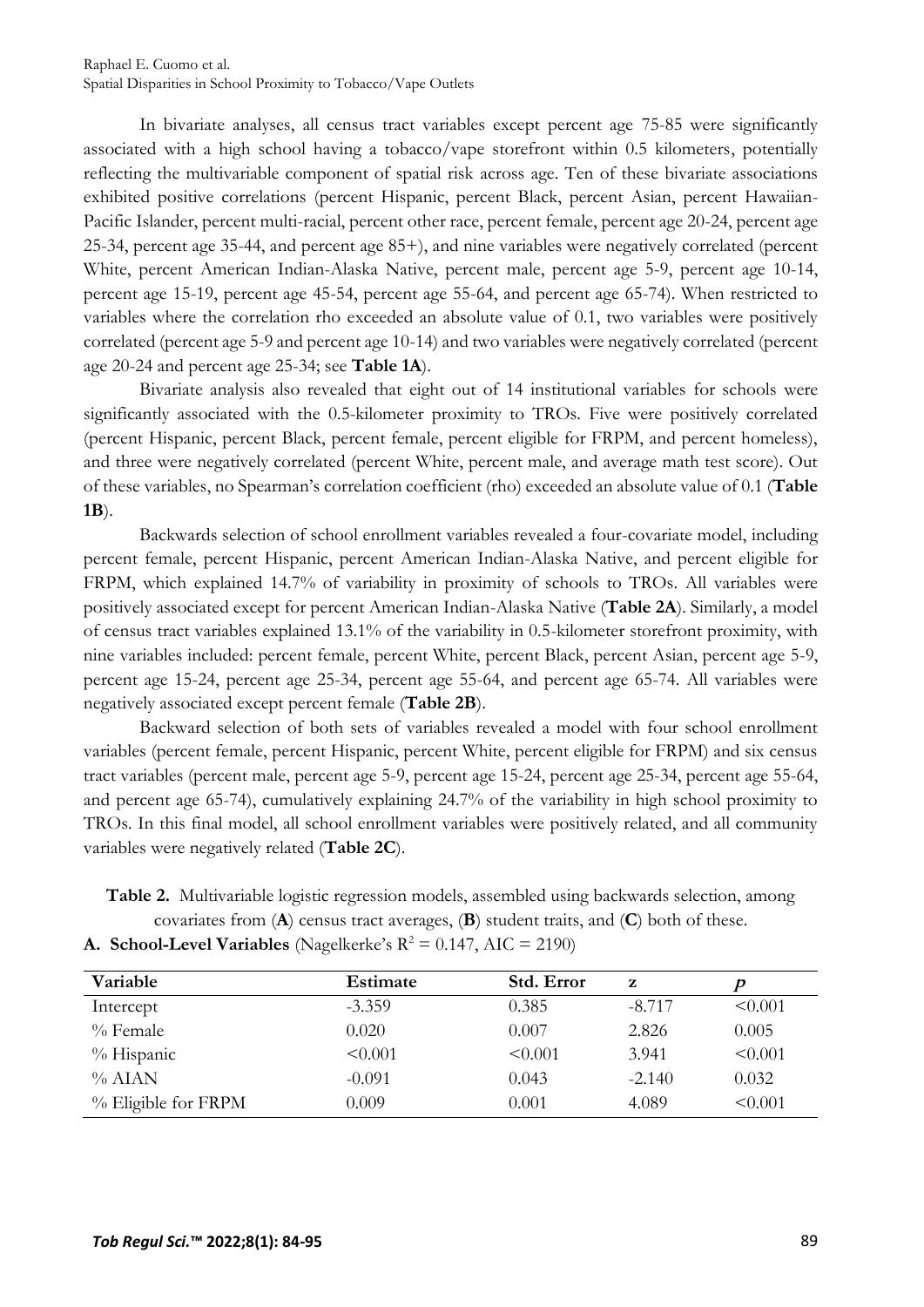Raphael E. Cuomo et al. Spatial Disparities in School Proximity to Tobacco/Vape Outlets

| Variable             | Estimate | Std. Error | $\mathbf{z}$ | $\boldsymbol{p}$ |
|----------------------|----------|------------|--------------|------------------|
| Intercept            | 7.005    | 2.278      | 3.075        | 0.002            |
| $\%$ Female          | 0.136    | 0.028      | 4.815        | < 0.001          |
| $\%$ White           | $-0.029$ | 0.007      | $-3.933$     | $\leq 0.001$     |
| $\%$ Black           | $-0.036$ | 0.010      | $-3.659$     | $\leq 0.001$     |
| $\%$ Asian           | $-0.041$ | 0.008      | $-5.001$     | < 0.001          |
| $\%$ age 5-9 years   | $-0.757$ | 0.072      | $-10.440$    | $\leq 0.001$     |
| $\%$ age 15-19 years | $-0.215$ | 0.039      | $-5.426$     | $\leq 0.001$     |
| $\%$ age 25-34 years | $-0.138$ | 0.034      | $-4.009$     | $\leq 0.001$     |
| $\%$ age 55-64 years | $-0.263$ | 0.051      | $-5.143$     | < 0.001          |
| $\%$ age 65-74 years | $-0.289$ | 0.063      | $-4.585$     | < 0.001          |

**B. Community Variables** (Nagelkerke's  $R^2 = 0.131$ , AIC = 2230)

**C. All Variables** (Nagelkerke's  $R^2 = 0.247$ , AIC = 2015)

| Variable                    | Estimate | Std. Error | $\mathbf{z}$ | $\boldsymbol{p}$ |
|-----------------------------|----------|------------|--------------|------------------|
| Intercept                   | 14.550   | 2.226      | 6.536        | < 0.001          |
| % Female in school vars     | 0.002    | 0.007      | 2.839        | 0.005            |
| % Hispanic in school vars   | < 0.001  | < 0.001    | 3.489        | < 0.001          |
| % White in school vars      | 0.009    | 0.004      | 2.253        | 0.024            |
| % Eligible for FRPM         | 0.017    | 0.003      | 5.132        | < 0.001          |
| $\%$ male in community      | $-0.109$ | 0.028      | $-2.893$     | < 0.001          |
| $\%$ age 5-9 in community   | $-0.688$ | 0.068      | $-10.186$    | < 0.001          |
| $\%$ age 15-24 in community | $-0.217$ | 0.039      | $-5.460$     | < 0.001          |
| $\%$ age 25-34 in community | $-0.147$ | 0.036      | $-4.114$     | < 0.001          |
| $\%$ age 55-64 in community | $-0.292$ | 0.055      | $-5.302$     | < 0.001          |
| $\%$ age 65-74 in community | $-0.306$ | 0.067      | $-4.558$     | < 0.001          |

Regression modeling revealed that risk for a high school being within 0.5-kilometer proximity to a TRO corresponded largely to demographic variables, namely the age distribution of the applicable residential community, and also to school percentage FRPM. The spatial distribution of tertiles of residential median age were also visualized for Los Angeles Basin (representing approximately 45% of California's residents and a high density of schools), with the following tertile thresholds: below age 33.5 years, 33.5-40.9 years, and over 40.9 years. The distribution of middle/high schools (including 0.5 kilometer buffer areas) and tobacco/vape retailers were also visualized, and middle/high schools with high burden of FRPM (top tertile, greater than 80% FRPM) were symbolically denoted (**Figure 1**).

Geospatial patterns observed in Los Angeles Basin indicated that high FRPM burden increased risk of school-retailer proximity in areas which were in the middle age tertile, but not in areas which were in the first or third age tertiles, thereby suggesting that school FRPM percentage may function as a moderator for the association between residential demographics and school-retailer proximity.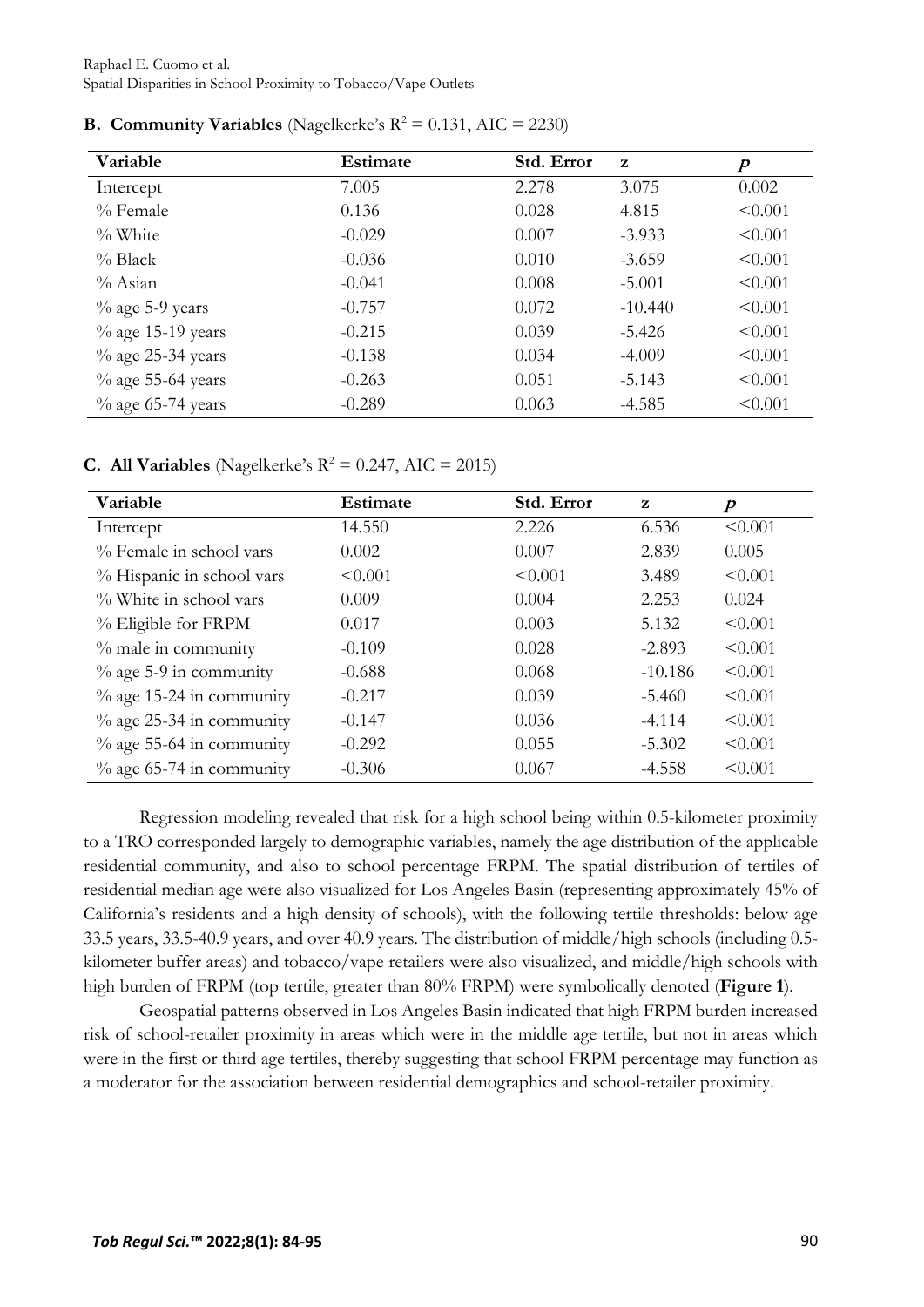

#### **DISCUSSION**

The objective of this study was to use interdisciplinary methods in data mining, statistical analysis, and geospatial analysis to assess the risk environment associated with TRO proximity to California public schools, while also examining potential tobacco-related health disparity correlates. Overall, our study found that 14% of middle and high schools have the presence of a TRO within 0.5 kilometers and that more than a quarter (27%) of TROs are located within 0.5 kilometers of schools. Equally concerning, a third of schools have a specialized vape shop within 1.0 kilometers, concerning as these types of retailers are dedicated to the marketing, promotion and sale of highly addictive and popular emerging ENDS products.

Importantly, the study identified specific tobacco-related health disparity characteristics among school areas with closer proximity to TROs and specialized TROs that require further study. For example, the proportion of students in a school with family income qualifying for FRPM, as well as the proportion of students identifying as Hispanic, significantly increased risk for 0.5-kilometer proximity to TROs. Furthermore, in geospatial visualization of the Los Angeles Basin, we observed that some spatial clustering of high-FRPM schools clustered in areas with high density of TROs (e.g. Koreatown, Los Angeles) but other clusters were in areas of low TRO density (e.g. South Los Angeles), indicating that the influence of FRPM as a facilitator of TRO proximity is highly spatially-dependent.

The study also found that TROs tend to be in areas where the median age of residents is skewed toward the center, away from places where extremely young or old people tend to predominantly reside. This finding suggests that there may be an increased risk for underage access to e-cigarettes among students whose schools are in areas with lower concentrations of elderly individuals or families with children. Also, schools with nearby TROs tended to have student bodies which are more Hispanic and are more economically disenfranchised (as reflected by FRPM) indicating that potential future socioeconomic disparities in vaping may derive from school geographic location. While most (95%) of the 21 community variables were significantly associated with retailer proximity, the associations for only 57% of the 14 institutional variables met statistical significance. Furthermore, the only four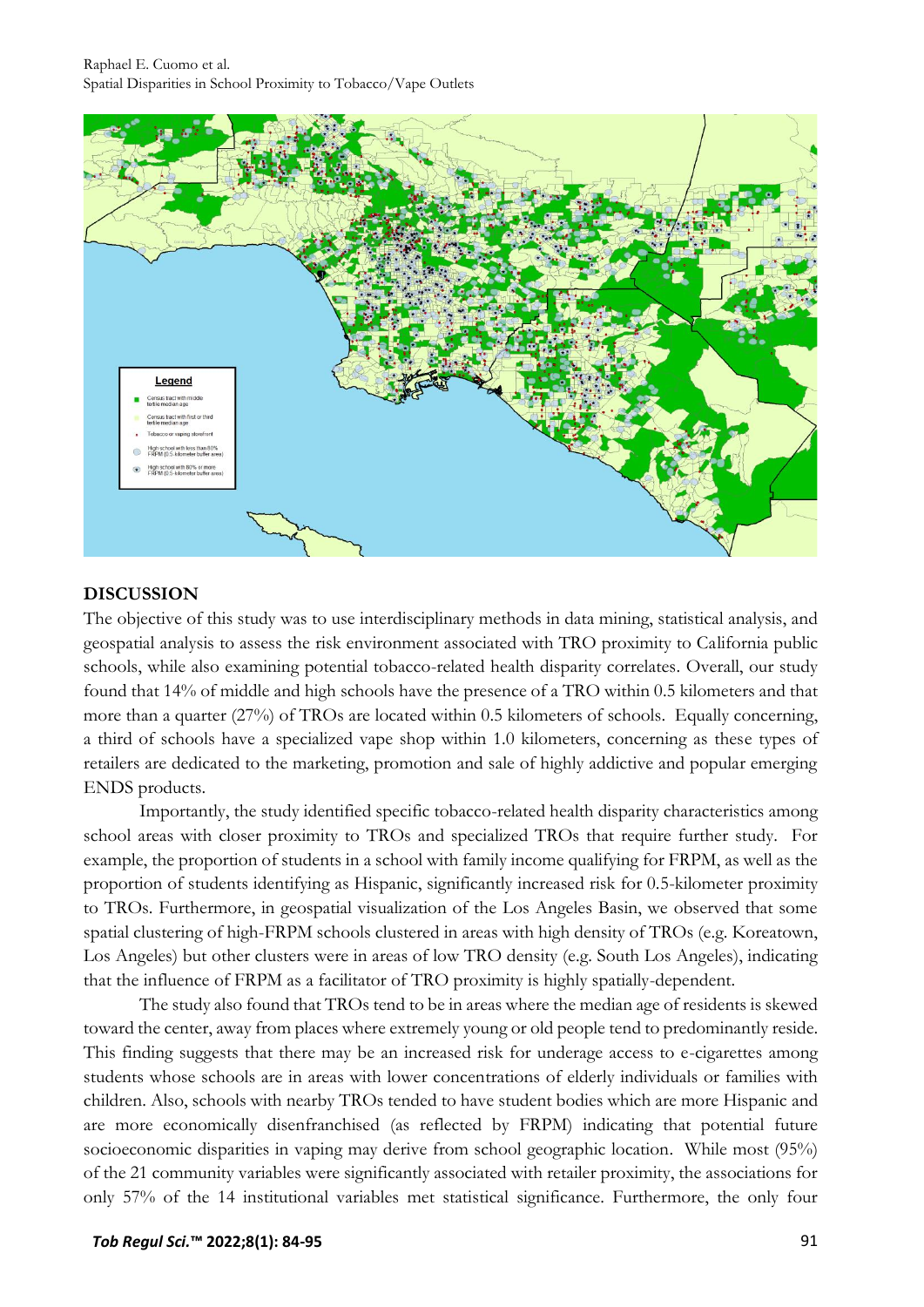variables with exceeding rho= $|0.1|$  were community-level variables. This pattern suggests that TRO location is more responsive to resident demographics than the specific community composition of school areas. However, multivariable modeling revealed a similar fit for models derived from both sets of variables.

Interestingly, the final model explaining high school proximity to retailers exhibited positive directionality for all school variables and negative directionality for all community variables, with percent White student body switching from negative to positive, and percent age 25-34 residents switching from positive to negative. These results may suggest that influential school characteristics may counterbalance influential community demographics. Interestingly, the opposite effects of gender between community composition (negative association of females) and school composition (positive association of females) suggests that schools with highest likelihood of 0.5-km proximity to TROs have relatively high proportions of females in their student bodies while being in communities with relatively low proportions of females, although these associations should be further examined in hypothesisconfirming studies. Overall, model results indicate that the schools with greatest likelihood to have a nearby TRO are those whose student demographics have a high proportion of Hispanics, females, and suffer from low economic status indicators, who also reside in communities that have low densities of men, children, and elderly populations.

The significance of percent eligible for FRPM in multivariable modeling represents an aberration in the list of included variables, which otherwise entirely pertained to demographics. Eligibility for FRPM is derived from the National School Lunch Program (NSLP), which denotes eligibility based on household income or when a child meets the definition of foster, homeless, migrant, or runaway.<sup>[29](#page-11-7)</sup> The household income threshold in school year 2021-2022 for a family of four in California was \$34,450 per year.<sup>[30](#page-11-8)</sup> Findings from this study indicate that children from these households are more likely to go to a middle or high school that is close to a TRO, representing a significant tobacco health disparity-related data point that requires further analysis.

Prior research has identified that communities with high proportions of young adults are more likely to have TROs[.](#page-10-5) <sup>6</sup> Results from this study suggest that the distribution of residential age groups also influences TRO activity in school areas. In addition, this study indicates that schools with more socioeconomically impacted student bodies have even greater risk of exposure and access to tobacco and ENDS products that can lead to greater uptake, potential adverse health effects, and disease burden.

The uneven distribution of TROs across schools in California may exacerbate existing disparities in uptake, initiation and use of tobacco and ENDS products targeted towards at-risk youth and adolescents. Our study provides important preliminary analysis of the location and characteristics of TROs and their proximity to CA schools. However, the association of retailer proximity with schools according to institutional/community characteristics needs to be further analyzed and delineated at a more resolute local and community level for the purposes of developing targeted interventions, local policies and ordinances, and health promotion efforts to limit uptake and use among this critical population in order to prevent a new generation of nicotine addicted Californians.

#### *Limitations*

This study used official state licensing records and business listing data from social media to identify tobacco and vape retailers. There exists the possibility of selection bias as the adequacy of state records for TROs to submit documentation, and there may also exist classification bias based on how Yelp allows retailers to self-categorize businesses as a "Tobacco Shop" or "Vape Shop." The effect sizes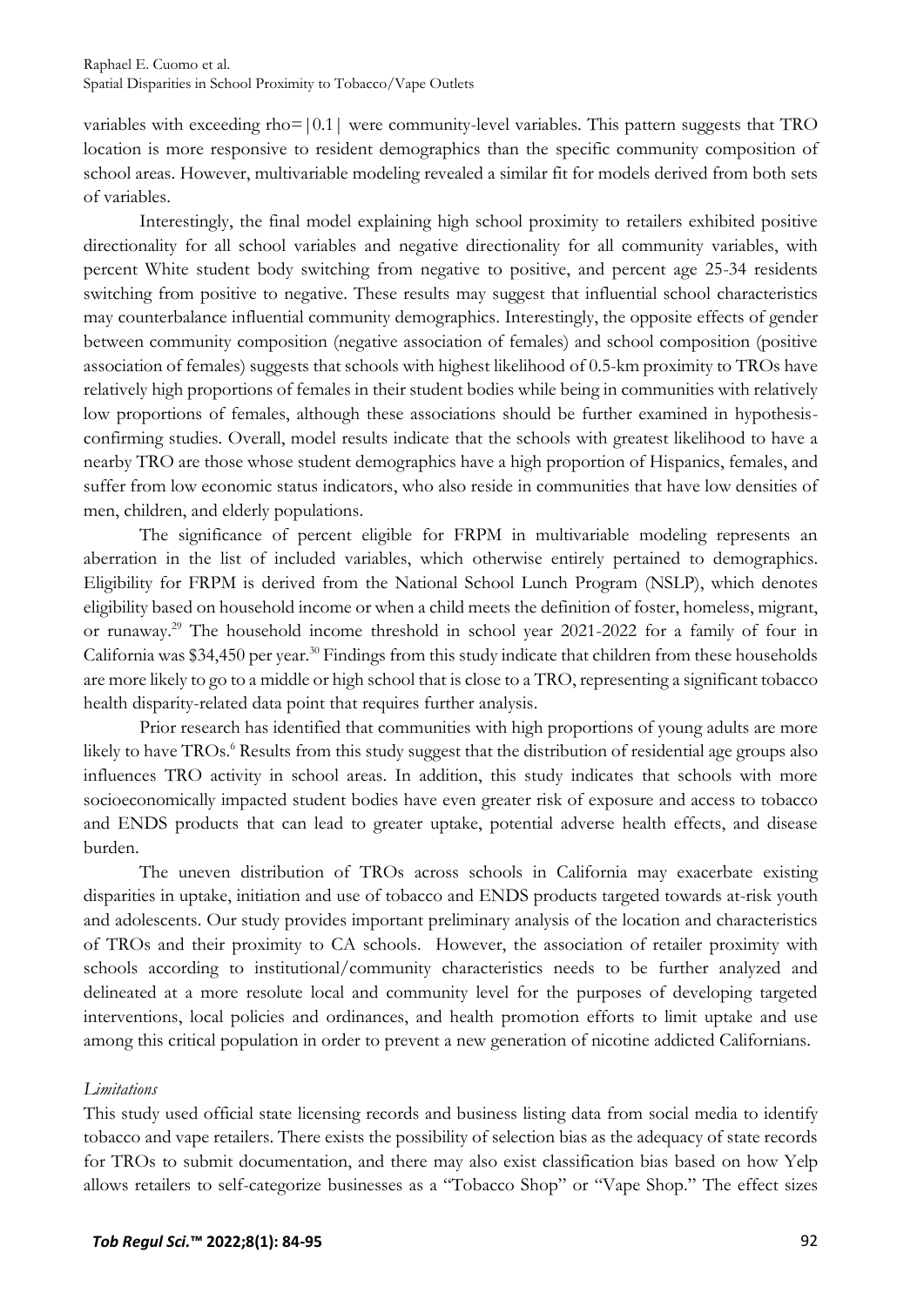observed in bivariate analyses in this study were also small, indicating that these variables have realworld predictive power which are individually negligible. Furthermore, logistic regression modeling using backward selection of a comprehensive set of variables revealed an  $\mathbb{R}^2$  of 0.247, indicating that the cumulative effect of these variables in predicting school-retailer proximity were meaningful though largely incomplete. Finally, though predictors were adjusted for overall census tract population, the census tracts themselves are unequal in physical size which therefore introduces population density as a possible confounder in observed associations. Future studies should investigate the impact of community demographics and school traits in influencing the risk of heightened access for tobacco/vape products among adolescents and also assess local, city, and county differences in potential associations and tobacco-related risk factors for these communities.

## **CONCLUSIONS**

Over one in ten middle/high schools in California is within 0.5 kilometers of a tobacco or vaping retailer. The traits of middle and high schools and their surrounding communities appear to influence the risk that they are within walking distance of a tobacco or vaping storefront. The significant associations between school-retailer proximity with age, race, and socioeconomic status may threaten to exacerbate disparities in tobacco/vaping uptake. Tobacco control policies and local interventions need to be tailored towards this unique TRO risk environment in close proximity to schools.

## *Funding*

This research was supported by the Tobacco-Related Disease Research Program (Awards #T31IP1928 and #T29IP0384).

## *CRediT Author Statement*

**Raphael Cuomo:** Conceptualization, Formal Analysis, Investigation, Methodology, Project Administration, Software, Supervision, Validation, Visualization, Writing – Original Draft. **Vidya Purushothaman:** Data Curation, Formal Analysis, Methodology, Resources, Software. **Joshua Yang:**  Conceptualization, Funding Acquisition, Writing – Review & Editing. **Tim Mackey:**  Conceptualization, Funding Acquisition, Project Administration, Resources, Supervision, Writing – Review & Editing.

## *Data Availability Statement*

The datasets used and/or analyzed during the current study are available from the corresponding author on reasonable request.

*Ethics Approval* Not applicable

## *Declaration of Interests*

TM is an employee of the startup company S-3 Research LLC. S-3 Research is a startup funded and currently supported by the National Institutes of Health – National Institute on Drug Abuse through a Small Business Innovation and Research contract for opioid-related social media research and technology commercialization. Author reports no other conflict of interest associated with this manuscript.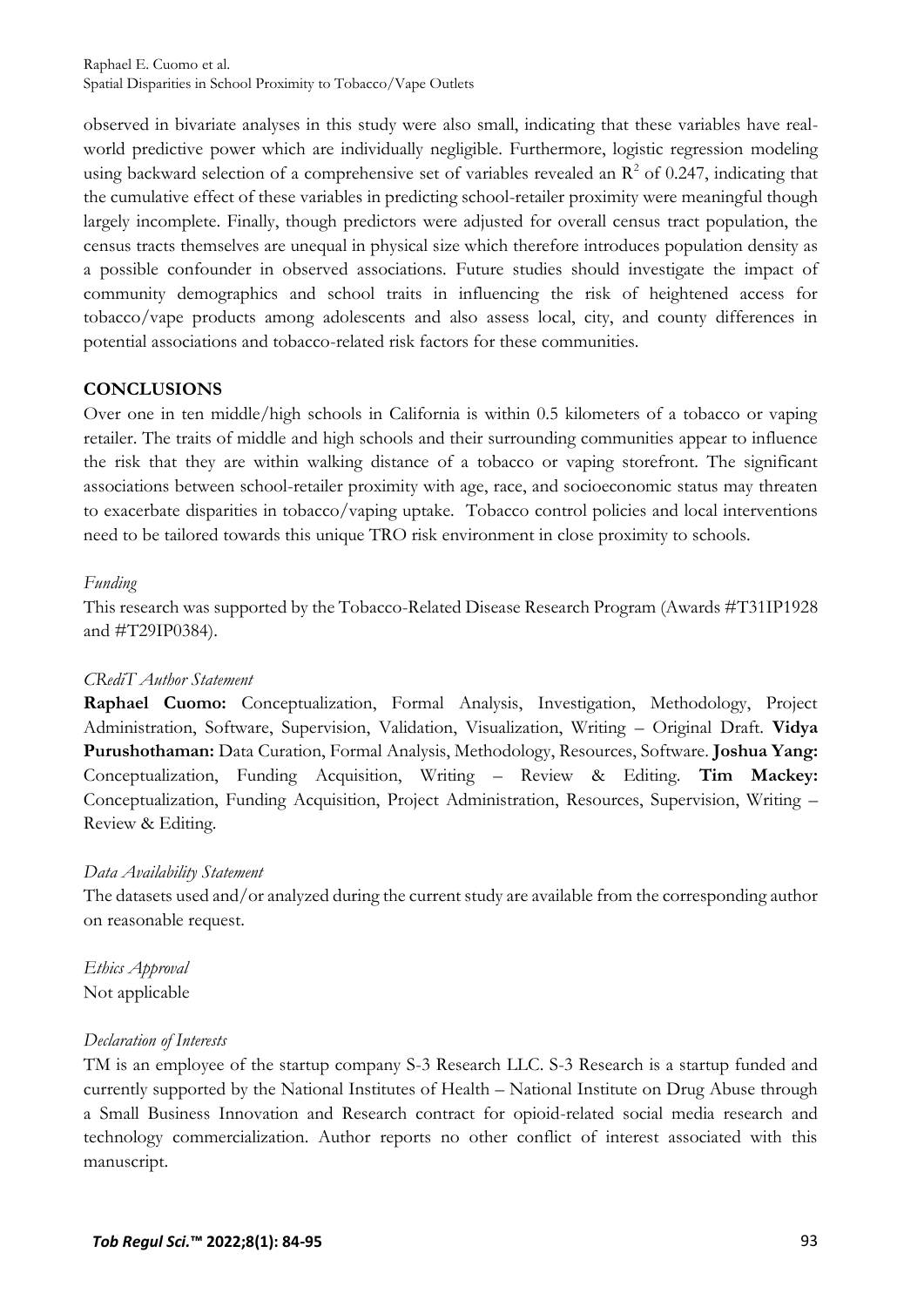## **REFERENCES**

- <span id="page-10-0"></span>1. Gentzke AS, Wang TW, Jamal A, et al. Tobacco product use among middle and high school students—United States, 2020. *Morbidity and Mortality Weekly Report.* 2020;69(50):1881.
- <span id="page-10-1"></span>2. Gentzke AS, Creamer M, Cullen KA, et al. Vital signs: tobacco product use among middle and high school students—United States, 2011–2018. *Morbidity and Mortality Weekly Report.* 2019;68(6):157.
- <span id="page-10-2"></span>3. McGrath-Morrow SA, Gorzkowski J, Groner JA, et al. The Effects of Nicotine on Development. *Pediatrics.* 2020;145(3).
- <span id="page-10-3"></span>4. NIDA. Teen e-cigarette use doubles since 2017. 2019; https://www.drugabuse.gov/newsevents/news-releases/2019/09/teen-e-cigarette-use-doubles-since-2017. Accessed 10 August 2021.
- <span id="page-10-4"></span>5. Schaeffer K. Before recent outbreak, vaping was on the rise in U.S., especially among young people. 2019.
- <span id="page-10-5"></span>6. Cuomo R, Yang J, Purushothaman VL, Nali M, Li J, Mackey T. A Geospatial Analysis of Age Disparities in Resolute Localities of Tobacco and Vaping-Specific Storefronts in California. *Tobacco Prevention & Cessation.* 2021;7.
- <span id="page-10-6"></span>7. Lee JG, Orlan EN, Sewell KB, Ribisl KM. A new form of nicotine retailers: a systematic review of the sales and marketing practices of vape shops. *Tobacco control.* 2018;27(e1):e70-e75.
- <span id="page-10-7"></span>8. Truth Initiative. Where are kids getting JUUL? 2018; https://truthinitiative.org/researchresources/emerging-tobacco-products/where-are-kids-getting-juul.
- <span id="page-10-8"></span>9. Adams ML, Jason LA, Pokorny S, Hunt Y. Exploration of the link between tobacco retailers in school neighborhoods and student smoking. *Journal of School Health.* 2013;83(2):112-118.
- 10. Finan LJ, Lipperman-Kreda S, Abadi M, et al. Tobacco outlet density and adolescents' cigarette smoking: a meta-analysis. *Tobacco control.* 2019;28(1):27-33.
- 11. Henriksen L, Feighery EC, Schleicher NC, Cowling DW, Kline RS, Fortmann SP. Is adolescent smoking related to the density and proximity of tobacco outlets and retail cigarette advertising near schools? *Preventive medicine.* 2008;47(2):210-214.
- 12. Kirchner TR, Villanti AC, Cantrell J, et al. Tobacco retail outlet advertising practices and proximity to schools, parks and public housing affect Synar underage sales violations in Washington, DC. *Tobacco control.* 2015;24(e1):e52-e58.
- 13. Kowitt SD, Lipperman-Kreda S. How is exposure to tobacco outlets within activity spaces associated with daily tobacco use among youth? A mediation analysis. *Nicotine and Tobacco Research.*  2020;22(6):958-966.
- 14. Marsh L, Vaneckova P, Robertson L, et al. Association between density and proximity of tobacco retail outlets with smoking: A systematic review of youth studies. *Health & Place.* 2021;67:102275.
- 15. McCarthy WJ, Mistry R, Lu Y, Patel M, Zheng H, Dietsch B. Density of tobacco retailers near schools: effects on tobacco use among students. *American journal of public health.* 2009;99(11):2006- 2013.
- <span id="page-10-9"></span>16. Bostean G, Crespi CM, Vorapharuek P, McCarthy WJ. E-cigarette use among students and ecigarette specialty retailer presence near schools. *Health & place.* 2016;42:129-136.
- <span id="page-10-10"></span>17. Giovenco DP, Duncan DT, Coups EJ, Lewis MJ, Delnevo CD. Census tract correlates of vape shop locations in New Jersey. *Health & place.* 2016;40:123-128.
- 18. Giovenco DP, Casseus M, Duncan DT, Coups EJ, Lewis MJ, Delnevo CD. Association between electronic cigarette marketing near schools and e-cigarette use among youth. *Journal of Adolescent Health.* 2016;59(6):627-634.
- <span id="page-10-11"></span>19. Bostean G, Sanchez L, Lippert AM. Sociodemographic disparities in e-cigarette retail environment: Vape stores and census tract characteristics in Orange County, CA. *Health & place.* 2018;50:65-72.
- 20. Dai H, Hao J, Catley D. Vape shop density and socio-demographic disparities: a US census tract analysis. *Nicotine & Tobacco Research.* 2017;19(11):1338-1344.